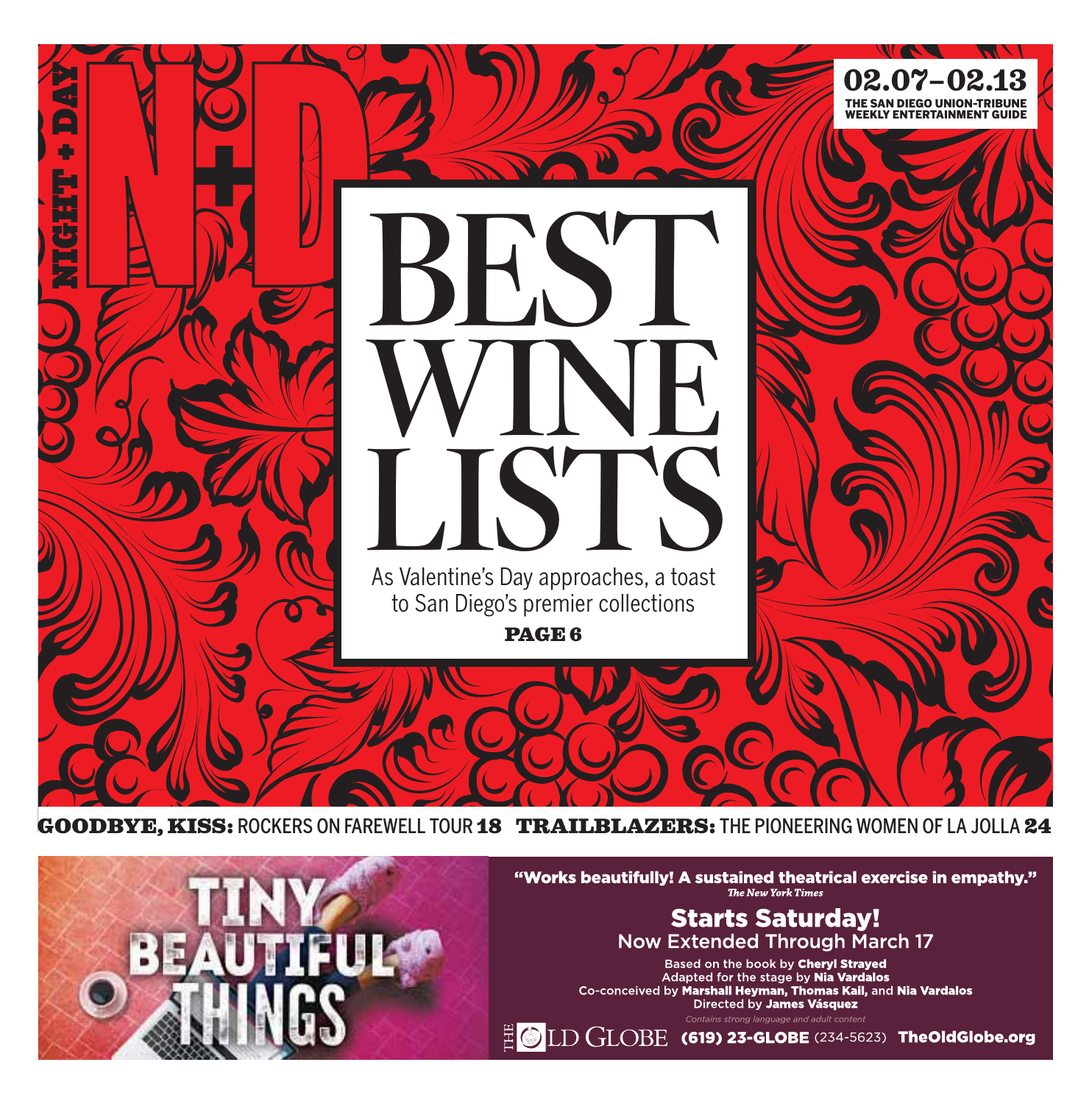Bar manager TJ Majeske pours a pino noir by Siduri (from Oregon's Willamette Valley) at Charles + Dinorah.

We recognize San Diego's finest wine lists — and whine about some others

**6**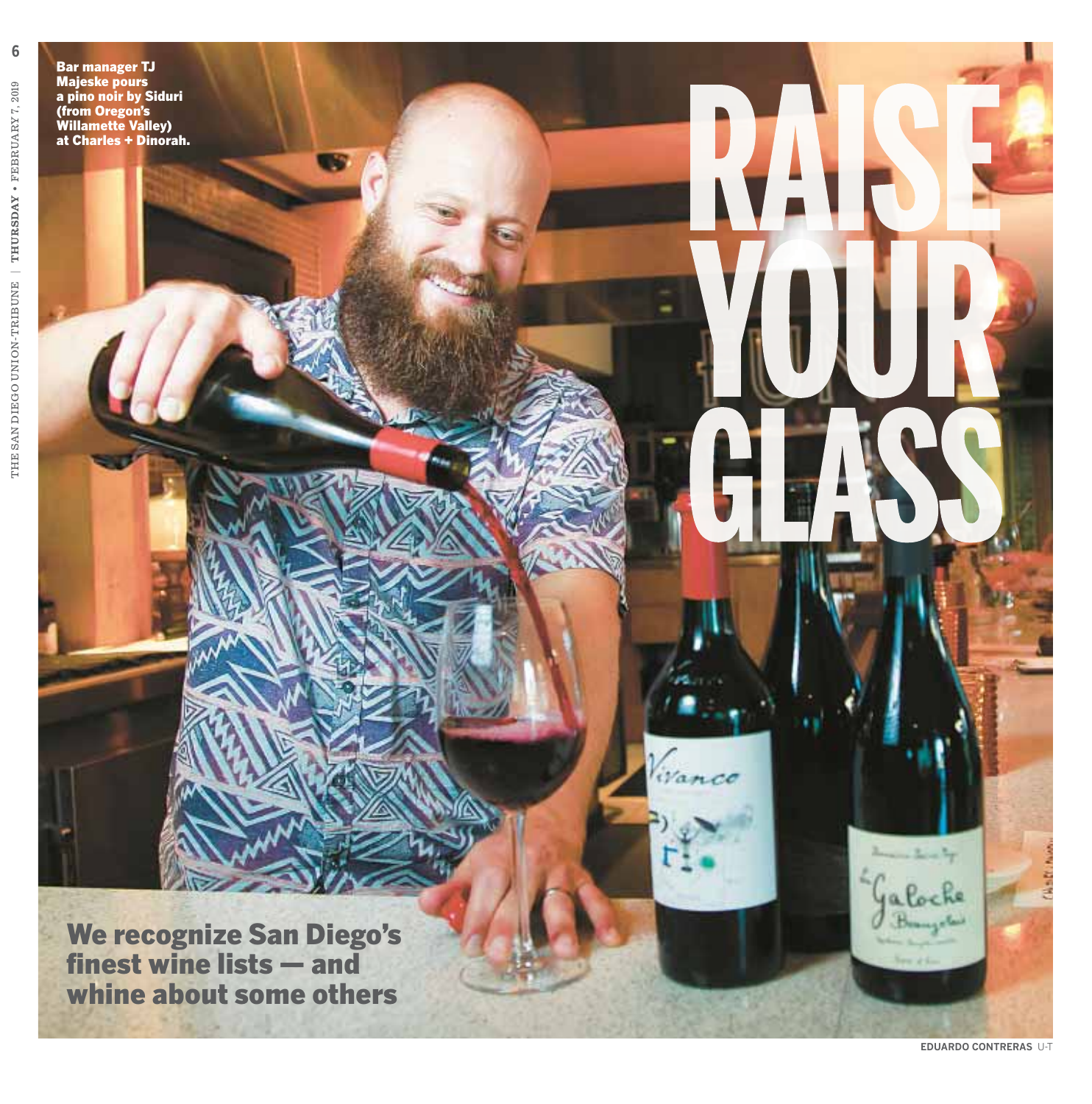#### **BY MICHELE PARENTE**

Mainting the hordes of<br>
longtime couples,<br>
first-daters and gal-<br>
pals descend on San<br>
Diego restaurants for Valentine's longtime couples, first-daters and galpals descend on San Day next Thursday, there'll be more than love in the air.

The holiday, says Addison executive chef William Bradley, tends to seduce people into springing for a memorable bottle to uncork.

"For some people, it's the one time of year they're going to indulge, and they tend to be more open-minded," says Bradley, who counts Valentine's Day as Addison's second-busiest night of the year, after New Year's Eve.

While restaurant-goers are raising their glasses to Cupid next week, they might also want to shout-out a toast to restaurants like Addison, with its world-class wine collection of 14,000 bottles and 3,600 different selections.

Theymight also want to drink to the forward-thinking, gorgeously curated wine list at Jeune et Jolie. Or the ridiculously affordable selections atWine Vault & Bistro. Or the impeccable cuisine-specific offerings at Ironside Fish& Oyster, Cucina Urbana and Et Voilà French Bistro. Or the treasure-trove of classic bottlings atMr. A's that don't gouge the legions of viewseeking special-occasion diners.

Yes, there's a lot to celebrate about San Diego's wine scene in 2019. Parallel to the elevated dining landscape as a whole here— where a foundation of excellence keeps getting built upon by a new generation of chefs and restaurateurs wine lovers can point to new and old places that get it right.

There are the venerable places that have been getting it right for years, like Market Restaurant + Bar, Pamplemousse Grill and The WineSellar & Brasserie, and the relative newbies who are putting an exciting spin on the contemporary wine list, such as Juniper  $&$  Ivy, Trust and Stake Chophouse & Bar.

Getting it right means lists that have depth *and* finesse, not just a massive trophy collection. Or, if the offerings are limited, they have a nuanced, creative range of popular picks (Napa cab, New Zealand sauvignon blanc) and unexpected finds (Italian arneis, Baja rosé or El Dorado mourvèdre, anyone?).

Winning wine lists should be easy to navigate — settle in if yours comes with a table of contents and maybe even a little educational. They should pair well with the cuisine and be on par with the restaurant's prices. They should embrace both the aficionado

SEE **WINE LISTS** • **PAGE 8**



**TIPPLE TIPS**

**Vote with your feet:** If a restaurant with an overpriced wine list just happens to be out of every one of the lowest-priced bottles, opt to go elsewhere next time. Same if all the vintages on the list don't match the year on the bottle.

**Ask for help:** The days of old-school sommeliers trying to upsell customers are thankfully gone. Good somms will point out values in various price ranges but also give you a little insider information. "My staff is very good at guiding people, as long as people are willing to ask," says Hug of Mr. A's. "I like to ask the sommelier. They'll point out the gems, not just in price but something they are particularly excited about."

**Put a cork in it:** Can't finish that delicious wine? Ask to bring it home. Perfectly kosher, as long as you travel home with the bottle in the trunk of your car. (Even recorked, it's an open container.)

Corkage fees exist, so don't be timid about bringing a distinctive or meaningful bottle with you to enjoy. Just be classy about it, San Diego. Call ahead to find out the restaurant's policy, don't bring something that's on the wine list, and don't do it just to avoid paying for wine. If a restaurant has gone to the trouble of selecting affordable wines for you, do right by them and order them.

**K.C. ALFRED** U-T

**Chef William Bradley in the wine cellar at Addison, which has the best wine list in San Diego County.**

7, 2019 | THE SAN

DIEGO

UNION-TRIBUNE